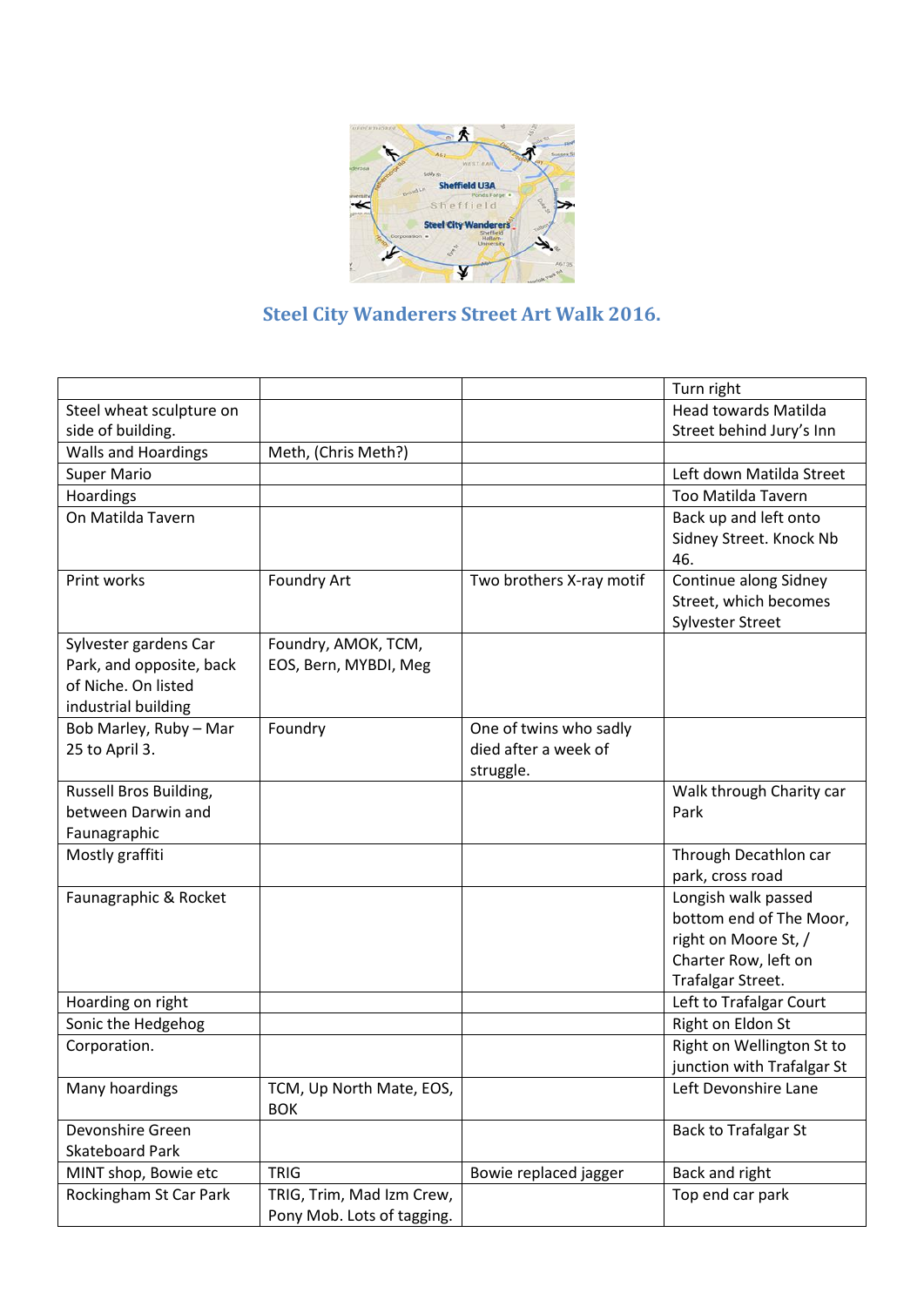|                           | Manga Style |                         |                                    |
|---------------------------|-------------|-------------------------|------------------------------------|
| Courtyard                 |             |                         | <b>Cut across to Carver Street</b> |
| Yarn Bombing              |             |                         | View from a distance               |
| <b>Stay Bright</b>        |             |                         | Up Backfield                       |
| Sheffield by Night - 28   |             |                         |                                    |
| pieces                    |             |                         |                                    |
| Rocket opposite Art House |             |                         |                                    |
| Faunagraphic just past    |             |                         |                                    |
| Art House                 | Coffee      | Talk by Art House staff |                                    |
|                           |             |                         |                                    |

## **Steel City Wanderers.**

## **Pat & Clare Ryan**

Copyright of individual items remain with the authors. The moral right of the authors have been asserted with the Copyright, Design and Patents Act 1988. *This collection is copyright.*

Art, large pieces can be gridded or done free hand. All rough surfaces are emulsion painted first. Works take  $1 - 3$ days to complete depending on size and ease of access.

Marvel Comic characters by Screw Fix

Foundry Art.

[https://www.facebook.com/SheffieldUrbanArt/photos/a.283890401759295.1073741828.127360447412292/355](https://www.facebook.com/SheffieldUrbanArt/photos/a.283890401759295.1073741828.127360447412292/355902054558129/?type=3&theater) [902054558129/?type=3&theater](https://www.facebook.com/SheffieldUrbanArt/photos/a.283890401759295.1073741828.127360447412292/355902054558129/?type=3&theater)

Kid Acne[. http://www.kidacne.com/blog/about/](http://www.kidacne.com/blog/about/)

Phlegm[. http://phlegmcomicnews.blogspot.co.uk/](http://phlegmcomicnews.blogspot.co.uk/)

Faunagraphic.<http://www.faunagraphic.com/> <http://www.faunagraphic.com/#!news/ctcy>

Rocket01[. http://www.rocket01.co.uk/](http://www.rocket01.co.uk/) <http://www.upfest.co.uk/artist/rocket01>

Trig Perez, Bolton born.

TCM, not an individual, a crew.<http://www.fatcap.com/crew/tcm.html>

EOS, not an individual, a crew.<http://www.fatcap.com/crew/eos.html>

Up North Mate. Graffiti, skate boarding and ……..

<https://www.facebook.com/Upnorthmate/posts/969173139806048>

Mad Izm Crew, obscure, take their name from French hip-hop producer Stéphane Gourdais.

Pony Mob – no info.

Meth (Chris Meth)[. http://www.fatcap.com/artist/meth.html](http://www.fatcap.com/artist/meth.html)

For a comprehensive and ever changing view of Sheffield Street Art go to;<http://streetartsheffield.com/gallery>